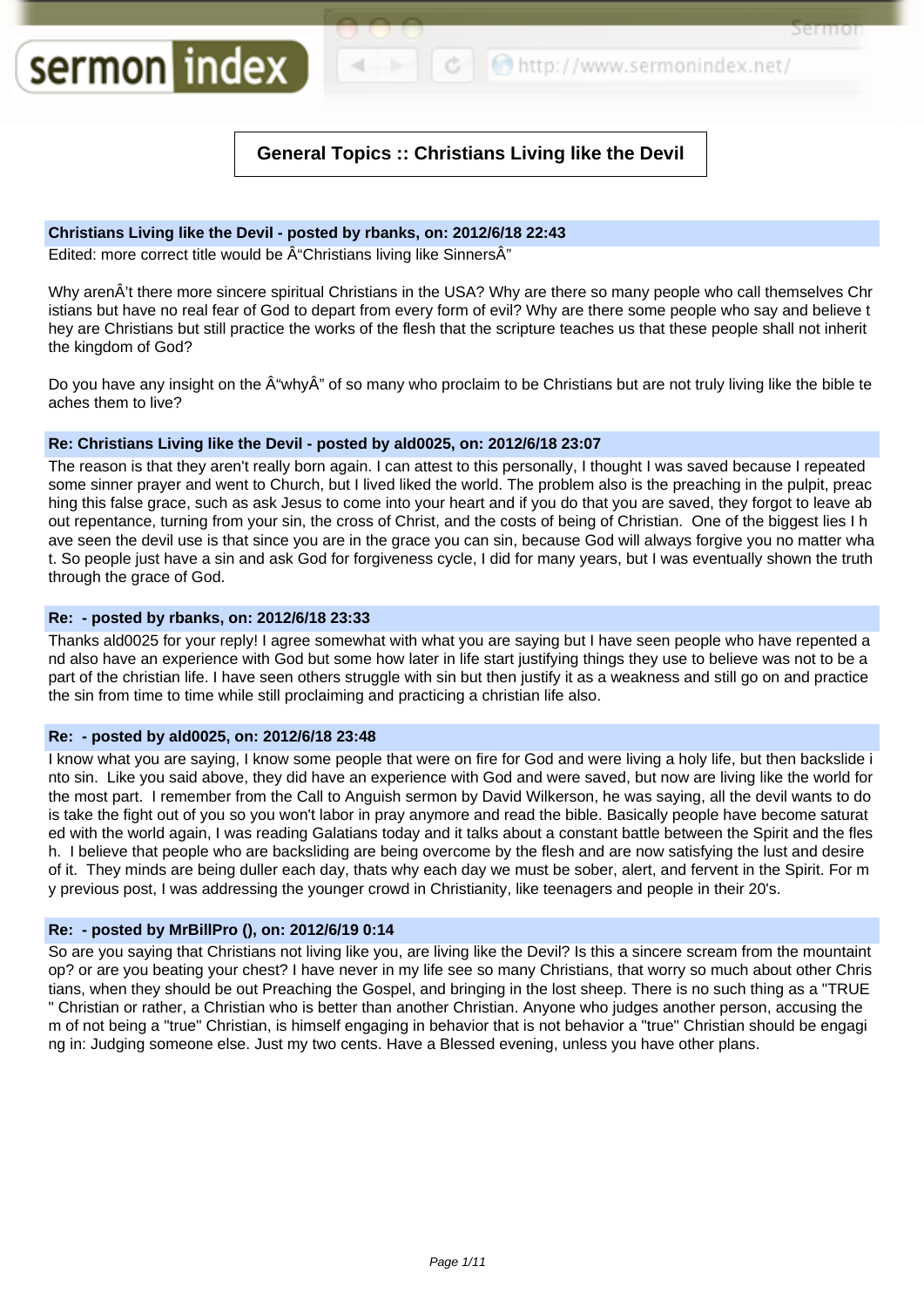# **Re: Christians Living like the Devil - posted by Areadymind (), on: 2012/6/19 0:15**

"And because iniquity shall abound, the love of many shall wax cold."

-Matthew 24:12

**Re: , on: 2012/6/19 0:18**

Quote:

--------"And because iniquity shall abound, the love of many shall wax cold."

-Matthew 24:12 -------------------------

I would agree that this sums it up pretty well. We're in those times.

#### **Re: - posted by rbanks, on: 2012/6/19 0:21**

Amen brother ald0025 and areadymind! I believe this scripture brings some light in Hebrews 2:1 Therefore we ought to g ive the more earnest heed to the things which we have heard, lest at any time we should let them slip.

2 For if the word spoken by angels was stedfast, and every transgression and disobedience received a just recompence of reward;

3 How shall we escape, if we neglect so great salvation; which at the first began to be spoken by the Lord, and was confi rmed unto us by them that heard him;

We must not allow ourselves to slip away from giving more earnest heed to the word of God which we have heard and c ontinue to hear. We must not neglect the  $\hat{A}$  "so great salvation $\hat{A}$ " because it is the only way of escape from the fleshly sin s. This is not talking about, as some would say, getting saved but this is talking about our salvation experience. We are not to neglect the whole salvation experience until we are finally saved and presented to the Lord. It is like a garden gro wing fruit that you must keep the weeds out by not neglecting to plow it and keep it clean so that fruit will grow. We must put off the old man and put on the new man. We must put on the Lord Jesus Christ and make not provision for the flesh t o fulfill the lust thereof. We must deny ourselves daily and take up the cross. We must walk in the Spirit so that we will n ot fulfill the lusts thereof. We are to cleanse ourselves of all filthiness of the flesh and spirit perfecting holiness in the fear of God. So many neglect to do these things and lose their fear and love for God.

Our only hope is for God to convict us and stir us to the reality of where we are spiritually in the Lord. That somehow He might get our attention and to awaken us by the Holy Spirit through hearing the anointed Word of God by someone or so me means. We must pray for others to be awakened to the things of God. It will be the difference of life or death for so m any.

## **Re: - posted by MrBillPro (), on: 2012/6/19 0:30**

Not everyone accepts Jesus Christ into their lives, then is Baptized in the Holy Spirit, catches fire and never looks back. Unless someone knows the status of all Christians walk, itÂ's very unfair to judge. Some Christians are still under constr uction, give God a little time to get them fixed, after all it took the most powerful man in the Heavens/Universe, 6 days to fix the world the way he wanted it.

## **Re: - posted by rbanks, on: 2012/6/19 0:32**

Bless you MrBillPro!

Only those with a shepherdÂ's heart are truly concerned for the sheep.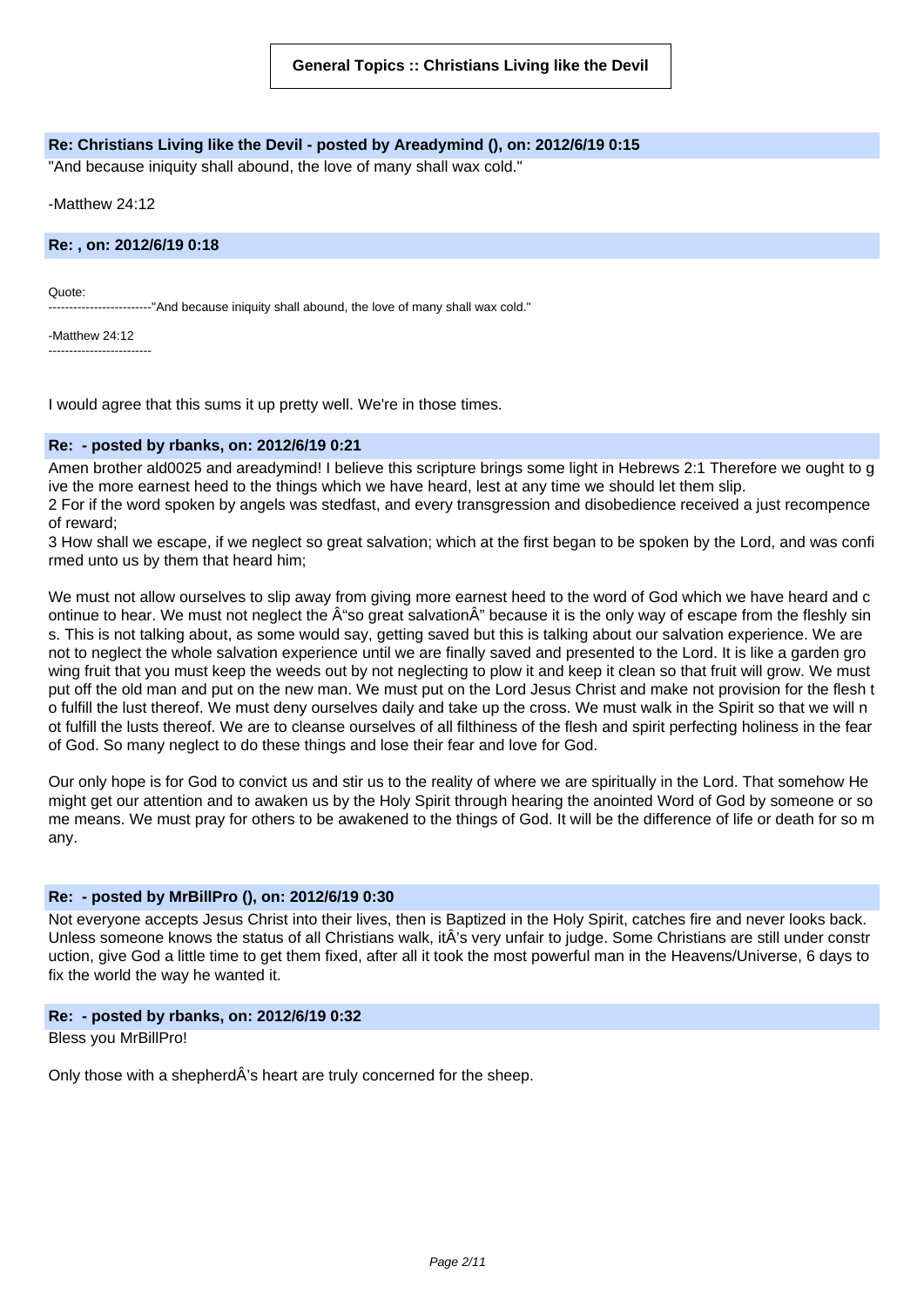#### **Re: Christians Living like the Devil - posted by brothagary, on: 2012/6/19 0:36**

r banks ,theres probably a group of reasons for this

many are not bornagain ,,they have been called and drawn by the spirit ,,but have never repentented and experenced a new birth

probaly due to a watered down gosple, preached and witnessed by others in the same condition,and others in a state th at would be not concidered anointed

another reason ,, would be many of the people you see in the churches ,are truly born again ,,,,but have not givern them selfs over to the holy spirit in submission ,whery by they may expermentily know the power of the cross ,which leds to th e death of selfs ,,truly knowing and experancing what it means to have died with christ

they have never offered there bodies as a living sacrfice upon the atler of the cross ,to experance the death of the sacrifi ce ,by the sword of the spirit ,,whey by the work of the high priest to cut into the devision of the soul and spirit a sunder , beomes a practical revorlatouy experance ,

so these people never find a full victory of soulish desires ,and waver in and out of the spirit

that probable constautes most of the problem

other people have recieved another spirit and are suduced and decieved under its power and doctrines

it is the fulfilling of bible prophecy brother

# **Re: - posted by MrBillPro (), on: 2012/6/19 0:39**

I hope you get all the sheep fixed, I personally let the Lord the greatest shepherd ever, fix me, not man. I probably am no t going to say anything to help your endeavor here, I only see this going south, so I wish you the best, but little advise "I am not asking you to take" give the greatest shepherd a chance, he does a pretty good job, then if he can't fix them, I a m sure he will call you. God Bless!

Mr. Bill

## **Re: - posted by rbanks, on: 2012/6/19 0:48**

Thanks for the good insight from so many! I kind of wish now that I had of titled this thread  $\hat{A}$ "Christians Living like Sinne rsÂ" because that would be more of an adequate title.

I believe Christians should be working out their own salvation with fear and trembling because it is God who desires to w ork in them both to will and to do of His good pleasure.

Brethren we know from the scriptures that God does not want us to live like sinners because he has called us to be saint s in the Lord.

#### **Re: - posted by ald0025, on: 2012/6/19 0:57**

I won't say that this is judging people, but rather observing how people can go from living a holy life to living like a carnal man again. This is a real thing that happens, such as king saul. Also the spiritual man judges all things. I believe the po ster was referring to Christians that live like the devil and are in constant habitual sin. Paul states it best in Galatains " B ut now that you have come to know God or rather to be known by God, how is it that you turn back again to the weak an d worthless elemental things to which you desire to be enslaved all over again?" " I FEAR for you, that perhaps I have la bored over you in vain" Paul is pleading with these people.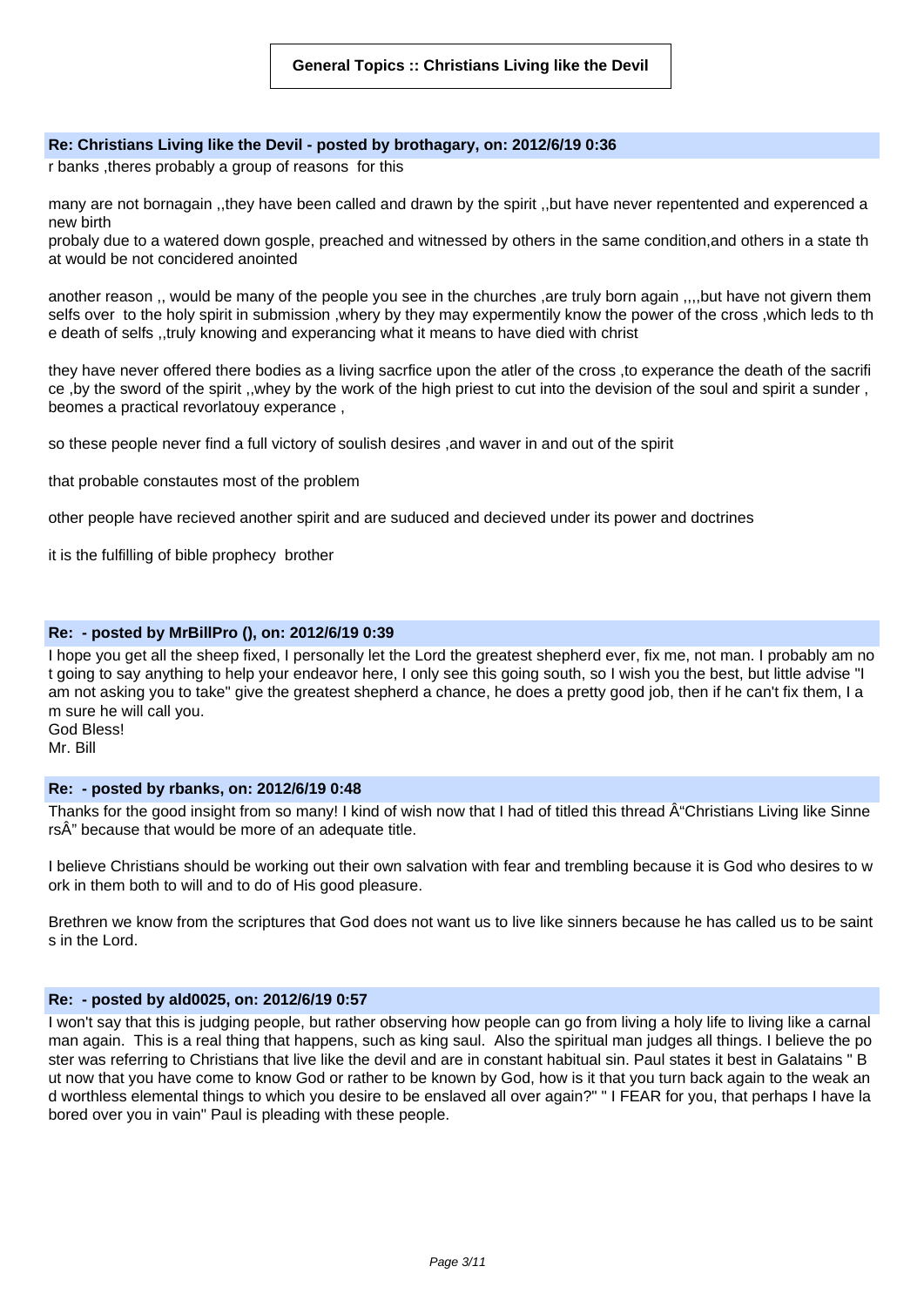## **Re: - posted by rbanks, on: 2012/6/19 1:01**

Amen ald0025! God Bless you brother for your understanding!

#### **Re: - posted by MrBillPro (), on: 2012/6/19 1:21**

You know, the whole secular world beats up our good Brothers and Sisters enough everyday, we of all people should be helping support them. Not one of us walks straight up, we all lean a bit, if you see a Brother or Sister leaning, go let him/ her put his/her arm over your shoulder, and walk with them, talk with them and Love them. I know folks that post threads like this really don't mean any harm, but you might be shocked on the kind of harm and confusion this might cause a Bro ther or Sister trying to help themselves. Look around, same sex marriage, washington's gone crazy, drugs out of control, little innocent children being molested or killed everyday, the worlds gone crazy! the world is hitting our Brothers and Sist ers with a right hook, and were hitting them with a left. If we don't wake up and start loving and helping and supporting o ur Brothers and Sisters in Christ, who will? iron sharpens iron.

#### **Re: MrBillPro - posted by proudpapa, on: 2012/6/19 1:27**

Amen

# **Re: - posted by rbanks, on: 2012/6/19 1:38**

Amen MrBill Pro "iron sharpens iron" that is what this thread is all about. I have condemn no one. I have only asked "wh y" and does anyone have any insight.

The horrible things that you mention in your last post Bill are being committed by some people who call themselves Chri stians. All I'm asking is "why" and also praying for many to wake up. Do you not realize that many people that call thems elves Christians in many american churches are committing sin willfully on a daily basis and the apostle John said that h e who commits willful sin is of the devil.

## **Re: rbanks - posted by proudpapa, on: 2012/6/19 1:58**

rbanks, I have have seen men do an absolute 360 almost over night. There personality there Goals there convictions ev erything change almost overnight. I have no idea what is going on, It is terrible When you know some one and than you have no idea who they are. I understand exactly what MrBill Pro is saying but I also understand exactly what you are sa ying.

## **Re: - posted by Areadymind (), on: 2012/6/19 3:34**

Far be it from me to contribute to a thread that  $\hat{A}^*$  ages downhill.  $\hat{A}^*$  but I am compelled to, as is my habit, to post a rather long-winded thread.

I have discovered a disturbing trend in my walk as a Christian. It has to do with the fact that as I grow, I look back on wh ere I was and am often repulsed by where I had been that I had, at the time, perceived to be spiritual. It seems to me th at having our minds  $\hat{A}$ "renewed $\hat{A}$ " as we are transformed unto the mind of Christ is a rather messy operation. I often hav e wondered why it does not seem to happen for me over night, and it is simply because I cannot, in any way, handle it. So I find myself, ever so incrementally growing and transforming, just like my daughter is physically growing every day. (There are even times where the growth is so imperceptible for such lengths of time it is frustrating.) I cannot give her a driverÂ's license because she cannot even tie her shoes very well yet. But she is four years old, and I can give her art s upplies and she writes cards for people...thank you cards, kind notes, thoughtful little things. I can only entrust her with t he responsibilities she is capable of handling.

A number of years ago, the Lord was very gracious with me, and pulled me from the life of being a habitually lascivious grace hacker. I thought I could cheat God of his grace because he was under obligation to give it. In many ways, I was like my daughter; I had very limited scope of vision concerning my inheritance and or ChristÂ's potential in my life. Just as she has no idea what responsibilities she will some day be forced to grow into, though we try hard to prepare her. I h ad no idea what grace was capable of doing beyond keeping the flames of hell off my feet. What separates my daughte r and me? Chromosomally and chemically speaking, we are not so different; we are the same species, even the same f amily we even share a strong resemblance (surprise.) Is it age that fundamentally separates us? Maybe in a sense, but the other day I spoke with a 40 year old man who was no older than my daughter in maturity...granted his mind is broken , and he is physically disabled, but he acts as a foil for the concept of the child trapped in menÂ's bodies all over the worl d as it were.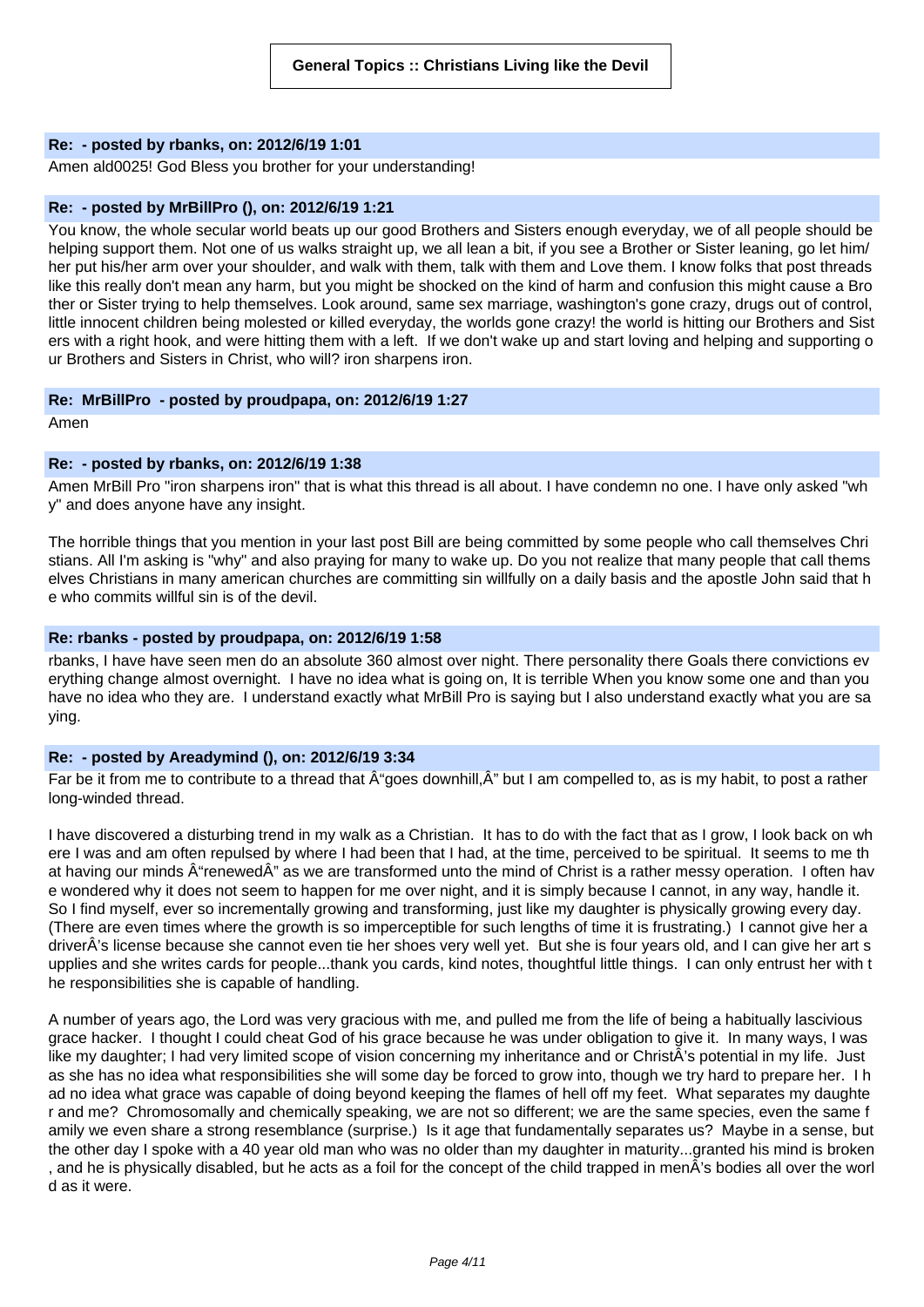One area where growth has been harder and slower, dawning yet veiled behind broken clouds, only occasionally reveali ng a faint nimbus of light, is my understanding of sin. Or "iniquityÂ" as our Lord called it. Some of my attitudes toward  $\hat{A}^{\text{ii}}$ t $\hat{A}^{\text{v}}$  or proponents of  $\hat{A}^{\text{ii}}$ t, $\hat{A}^{\text{v}}$  have been where there has been both victory and shame for me.

When I finally saw my own sin in all of its coiled danger, waiting and crouching...seeking to destroy me, I cried out to Go d for a sanctifying solution. He began to teach me to walk in the Spirit, but still being far from  $\hat{A}$ "whole $\hat{A}$ " sanctification (o therwise known as glorification), I began to develop a judgmental attitude toward people in sin, a.k.a. brothers and sister s who did not seem to live up to the bar as it were. Then I started trying to find a source for the deception to blame, and I looked to my own past and thought I had discovered the fault in others...I began to hate sin, as I ought...but I was slight ly off. I hated it in the wrong way, not only that but I discovered my own willful self-deception. I donÂ't think I hated it (si n) the way the Lord did. There was something too, I donÂ't know, human in it all.

Then it was about a year ago that the Lord opened a passage of scripture for me with Revelation that helped me to see t hings the way he did. Sure it is not perfect sight, but it is better than the sight I had before.

I had to study Leviticus 26 for a particular purpose, and in doing so, the nimbus of light began to dawn upon my mind wit h greater frequency and intensity. You see, Leviticus 26 is the chapter of Blessings and Cursings. Being forced to study the Old Testament a lot in the last year or two has brought me to the conclusion that this chapter is far more significant i n its impact concerning the thematic of the O.T. than I had ever known before. I have started to see the implications of it weaving through story after story from Numbers to Malachi.

Basically the chapter can be divided into two themes...walk in Gods ways and be blessed, turn your back on his ways, a nd God would become as an adversary to you (if you were within the scope of the mosaic covenant.) At first it seemed li ke just another chapter in Leviticus, which if we are all honest...we are pretty bored with as gentiles. As I read it over an d over, I began, not to see it as law per se, but as GodÂ's heart. I started seeing the way the Lord views sin. There is n o distinction between our sin, and GodÂ's necessity to destroy it. Not only is it reprehensible to him, but it is, by its very nature purely destructive. All throughout the O.T. now I see GodÂ's pleading heart, it is as if he begs his people time an d time again to throw off the shackles of sin and iniquity, because it is not only against his will, but it is purely self-destru ctive. He hates it, not with an arbitrary, despotic attitude, but rather his heart is the heart of a Father. He really seems to desire to bless his people, it is us that choose to walk in the absence of blessing because we choose to drink from filthy cracked cisterns which hold no water.

If you diagram the chapter you discover that for every blessing offered to Israel for walking in GodÂ's ways, there was a n exact opposite cursing for failing to do so. All throughout the old covenant, GodÂ's heart pleads and pleads with his p eople to turn from their wicked ways. He pleads with the voice of his prophets to the point of the near dissolution of his p eople...to the point that where every glimmer of hope has almost vanished and God utters in Ezekiel that he was finally a t last going to make a new covenant with Israel, and HE would CAUSE them to walk in His ways...

You can hear this angst from God when he weeps over Jerusalem,  $\hat{A}$  "O you that stone the prophets...how I would have gathered you under my wings as a hen gathers her chicks. $\hat{A}$ "

We can focus on the problem...and fail to hear GodÂ's heart about it. If I am not careful, I will be swept under the tide of iniquity in our world that rises higher and swifter than any tsunami ever attained to, simply by having the wrong attitude t oward it all.

A simple warning to not let our love grow cold cannot, in any way be  $\hat{A}$ "going downhill $\hat{A}$ " brothers. Jesus saw fit to warn us. He gave us a clue as to how to avoid the tsunami as it were. He has offered us a tree to climb, a lifeline straight fro m the throne of grace. We must learn to stoke the fires of love in our lives, overcome evil with good. We will be unable t o look out over the entire world and not grow intimidated or even grieved as rbanks is.

A number of years ago, my wife admonished me that we need to, above almost every thing; begin praying that God sho ws us how to not let our love grow cold. Please join us brothers and sisters, in praying this for all of our lives. And pleas e be salt and light in every relationship that you have. Do not be overcome with the evil you see, but please grow in an attitude that desires to  $\hat{A}$ "strengthen what remains. $\hat{A}$ " Please:

Pump with zeal and fervency the bellows Let not down, each one your fellows Lose not flavor lest trampled ye be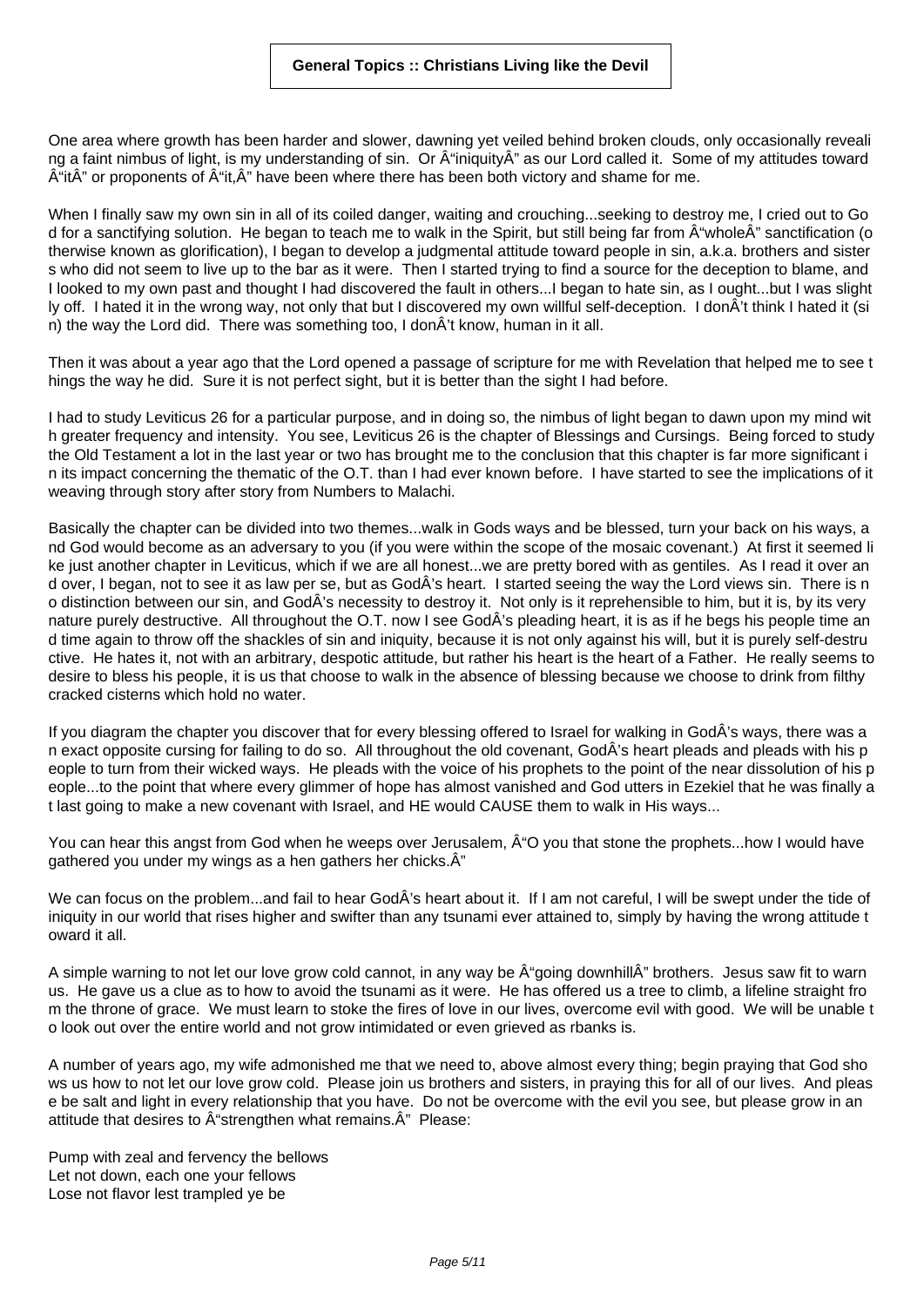Pray in His name with two or with three...

Exhort ye daily and daily be exhorted Lest the spirit of Demas leave thee extorted Communion not with Diotrophes keep Least love grow cold and faith slump in sleep

#### **Re: , on: 2012/6/19 5:53**

Thanks for posting that Jeremiah, that was great!

# **Re: - posted by mama27, on: 2012/6/19 7:29**

Mr BillPro, I hear your heart of love, and your exhortation that we do not judge or have a critical spirit....yet I agree with t he original post as well, b/c when I look at the churches around me, in all honesty they do not look any different than the world.

The verse came to mind, "....without holiness, no one shall see the Lord"....in looking up the reference (Heb. 12:14), I wa s led to this article on holiness by J C Ryle....I scratch my head to think that holiness "looked" so different in the 1800's t han it does today....

http://www.iclnet.org/pub/resources/text/history/spurgeon/web/ryle.holiness.html

#### **Re: - posted by ArtB (), on: 2012/6/19 8:48**

I am very impresed how close many in this thread are so close to not sinning.

I am not close to not sinning. I sin everyday. Just ask my wife, whom I do love. She is right, I sin regularly. And she does not know the half of it.

I am thankful very much to Jesus whose blood shed on the cross has already washed away all my sins, past, present, a nd future. I am very grateful for this Salvation he provided for me.

1 John 1:5-10

5 This is the message we have heard from Him and announce to you, that God is Light, and in Him there is no darkness at all. If we say that we have fellowship with Him and yet walk in the darkness, we lie and do not practice the truth; but if we walk in the Light as He Himself is in the Light, we have fellowship with one another, AND THE BLOOD OF JESUS HI S SON CLEANSES US FROM ALL SIN. IF WE SAY THAT WE HAVE NO SIN, WE ARE DECEIVING OURSELVES...

8. If we say that we have no sin, we are deceiving ourselves and the truth is not in us.

9 If we confess our sins, He is faithful and righteous to forgive us our sins and to cleanse us from all unrighteousness.

10 If we say that we have not sinned, we make Him a liar and His word is not in us.

I know I will be sinning the rest of my life. I can not save myself. I am ever thankful for what Jesus did for me on the cros s, and His blood washes away all my sins for all time. I did not earn my salvation and eternal life in the presence of God, it was a gift from Father through His only begotten Son, Jesus, given unto me. I trust the indwelling Holy Spirit to transfor m me that I be pleasing in God's presence.

Holiness is not the absence of sin in our life, Holiness is the presence of God in our life.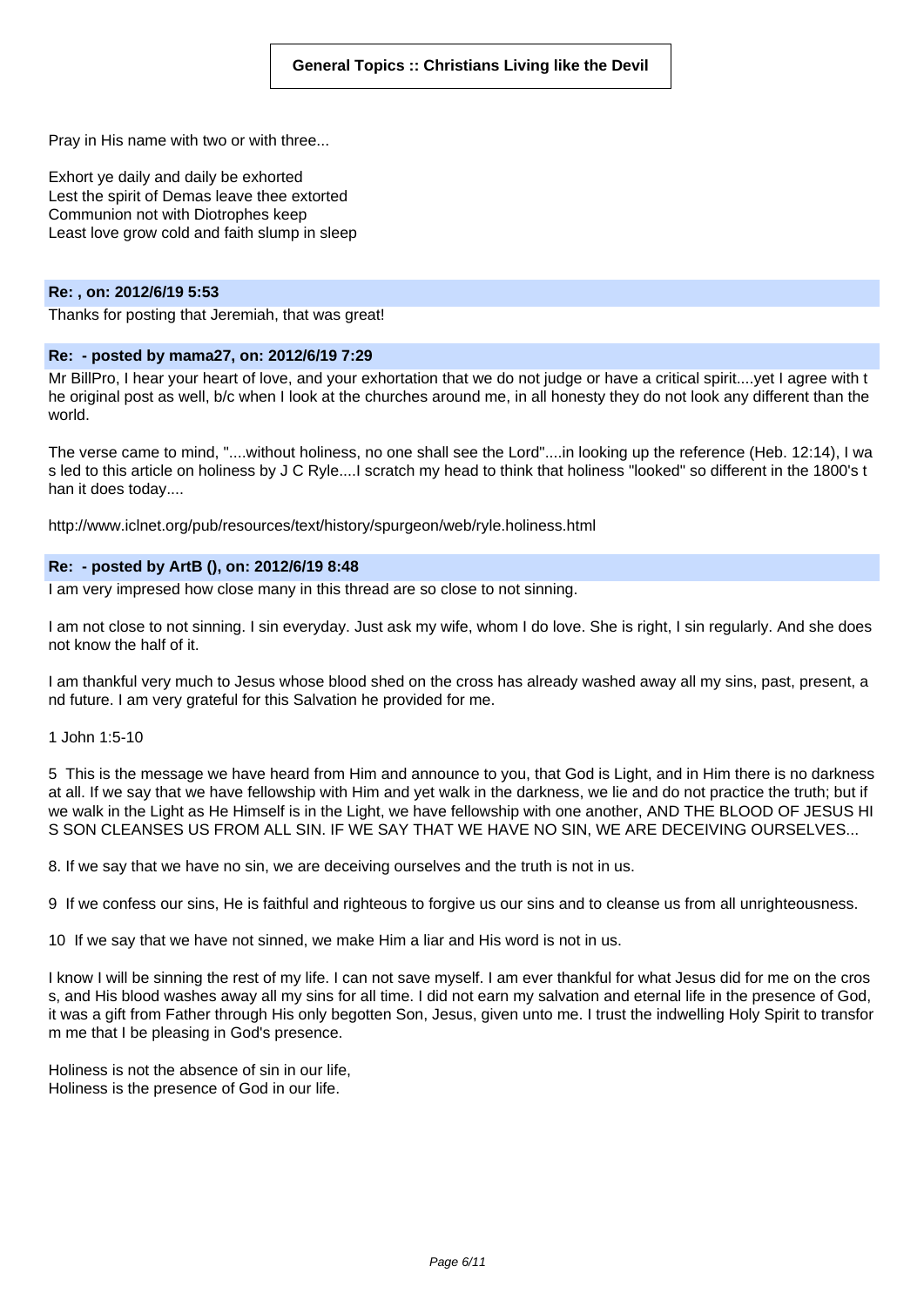# **Re: - posted by mama27, on: 2012/6/19 10:34**

ArtB,

I hope to make very clear that I in NO WAY consider myself "close to not sinning".....I sin by the minute in thoughts that are not Christlike. But I am passionate in my life to continue to move TOWARD Christlikeness more today than I was ye sterday. Christ commands us to "Be ye holy, as I am holy"....I am not better than anyone else...my righteousness is as fi lthy rags.....but I think perhaps what the original poster was intending is that our culture at large, and more specifically pr ofessing Christians (again this is a generalization - to be sure there are many exceptions) do not seem to be moving tow ard holiness...where is the resemblance to Christ? Christians should look different if only in their passionate desire to co nquer the flesh and put sin to death and take every thought captive....

I just wanted to clarify that I certainly do not think I have arrived...it is an ongoing process till we reach heaven.

## **Re: - posted by PaulWest (), on: 2012/6/19 12:09**

I think distinctions should be made between sinning habitually; i.e. living in sin and that of walking before God in a state of on-going humility, blood-washed repentance and a pure heart. The objectiveness of the latter is exhorted all througho ut New Testament scripture and has been proved efficacious by many saints down through the ages. As a Christian, it is natural to be free from the power of sin; that is, by virtue of the imparted divine nature of God it is not only feasible, but n ormal to live in premeditative sin no longer.

The power of grace through the Holy Spirit, by the sanctifying blood of the New Covenant grants us the birthright to not "l ive like devils" any longer. It is entirely possible to walk before God each day with a clear, blood-cleansed conscience an d collaborate with God's Spirit through faith in the putting to death of the works of the flesh. The Spirit of God works in us the will to resist evil, and His grace in conjunction with our faith gives us the power to overcome. It is possible to fail and fall, of course - and we will many times in our sojourning here - but the differentiaition between the sons of Adam and the reborn Sons of God, again, is in the "nature" of the creature.

The true Christian is a new creature, has a new heart, and may avail his or herself to Jesus Christ's "divine nature" havin g escaped the corrpution which is in the world through lust. The great and precious promises of God's Word were not wri tten so we could continue in the adamic defeatism of sin, but so that we could be made free from the slavery of sin throu gh Christ Jesus. These things were written that we "sin not" (that is, live in the handcuffs and leg irons of sin). But if any child of God does sin in word, thought or deed, he or she is immediately and sternly chastised by the Father and led to t he place of repentance to where the blood is applied, the consicence restored and the process of sanctification continue d to new avenues of glory and perfection.

# **Re: - posted by Areadymind (), on: 2012/6/19 13:04**

Thank you for that post and distinction brother Paul. Very helpful and much needed.

## **Re: - posted by rbanks, on: 2012/6/19 13:54**

Thanks Areadymind and PaulWest for great posting and also other good replies. I hope to reply some more when I get h ome later.

Also ArtB I know you have read the list of the works of the flesh in gal. Chapter 5 and how it says that they who do such things shall not inherit the kingdom of God. Do you think this means everybody and how does the blood cleanse what w e willfully continue to do?

# **Re: Christians Living like the Devil - posted by Trekker, on: 2012/6/20 18:33**

 $QUOTE: "Edited: more correct title would be  $\hat{A}$ "Christians living like Sinners $\hat{A}$ ".==RBANKS$ 

Actually, i think the original title is fine and quite accurate.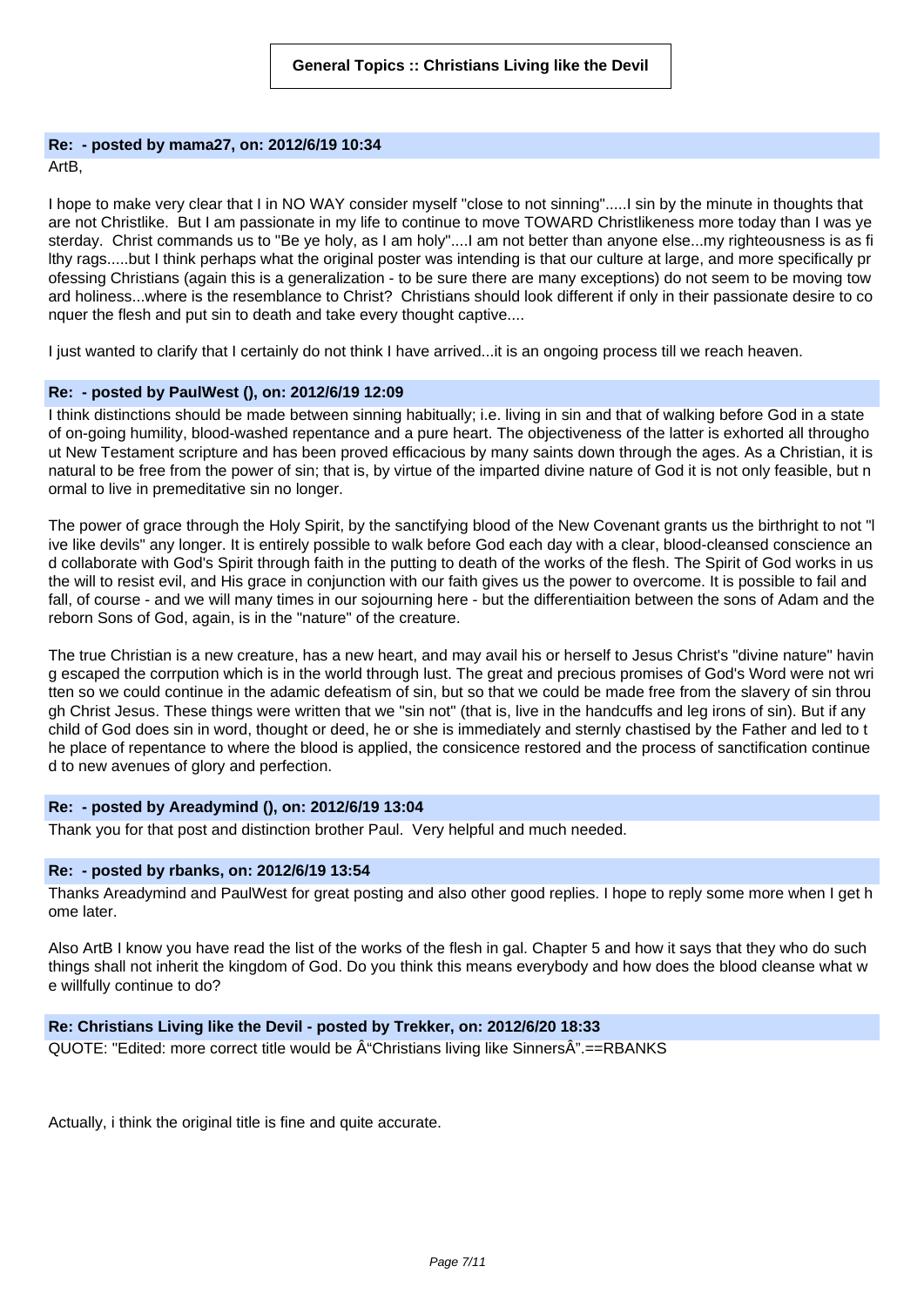#### **Re: - posted by Trekker, on: 2012/6/20 18:35**

QUOTE: "Thanks ald0025 for your reply! I agree somewhat with what you are saying but I have seen people who have r epented and also have an experience with God but some how later in life start justifying things they use to believe was n ot to be a part of the christian life."==RBANKS

But didn't Jesus say that in the last days the love of most will grow cold? And he who endures TO THE END will be save d.

There is also the parable of the seed and the sower. Some believe for a while, and then fall away.

#### **Re: , on: 2012/6/20 21:18**

Quote:

.

------ The reason is that they aren't really born again. I can attest to this personally, I thought I was saved because I repeated some sinn er prayer and went to Church, but I lived liked the world. The problem also is the preaching in the pulpit, preaching this false grace, such as ask Jesus to come into your heart and if you do that you are saved, they forgot to leave about repentance, turning from your sin, the cross of Christ, and the cost s of being of Christian. -------------------------

This is a very damaging paragraph.

You may have started out this way, but not everyone is like you.

Yes they may have said the sinners prayer without repentance, but that doesn't mean that repentance will not come later

There is no formula to this or a manner of getting saved, the scriptures tell us that we are saved by grace through faith, n ot by repentance. Repentance is a God granted virtue, it doesn't come naturally, it's given. Repentance comes after one has been enlightened, whether it's at that moment or later on, it's none of our business and we should not be judging tho se who have said the sinners prayer.

How do you know that that isn't the only information that they had received? Up until that day they didn't even consider God but they found a tract, read it, God can illuminate any tract and if all the instructions that they know of is the sinners prayer, who are we to judge them?

Many a drunk or drug addict seeing a tract blowing in the wind catching it reading it and it tells them about Jesus Christ dying for their sins and they have no idea what to do next, seeing the instructions on the back "If you accept Jesus Chris t into your heart, you'll be saved", again, I say, who are we to judge them? If God is leading them He will direct them to a place of repentance.

I am just heart broken by your words, you have no idea that someone who has weak faith could be reading your post, do ubting the day that God met them through what they read on a tract may sink deeper in despair before they even met Je sus Christ.

It doesn't say anything about repentance or accepting of the Lord Jesus Christ when Peter preached to Cornelius house hold, they simply heard the message and while they heard God baptized the whole lot with the Holy Ghost. Peter stood back and was amazed that these people didn't come through the way he thought they should. "Repent, be baptized and ye shall receive the Holy Ghost" was his saving message, but God went to the heart of the issue and deposited His Spiri t first.

I know of people that have said the sinners prayer and receive the Holy Ghost the same night and then were baptized lat er and not only that many days later, repented of many things that the Spirit brought to their attention.

Matthew 18:6 But whoso shall offend one of these little ones which believe in me, it were better for him that a millstone were hanged about his neck, and that he were drowned in the depth of the sea.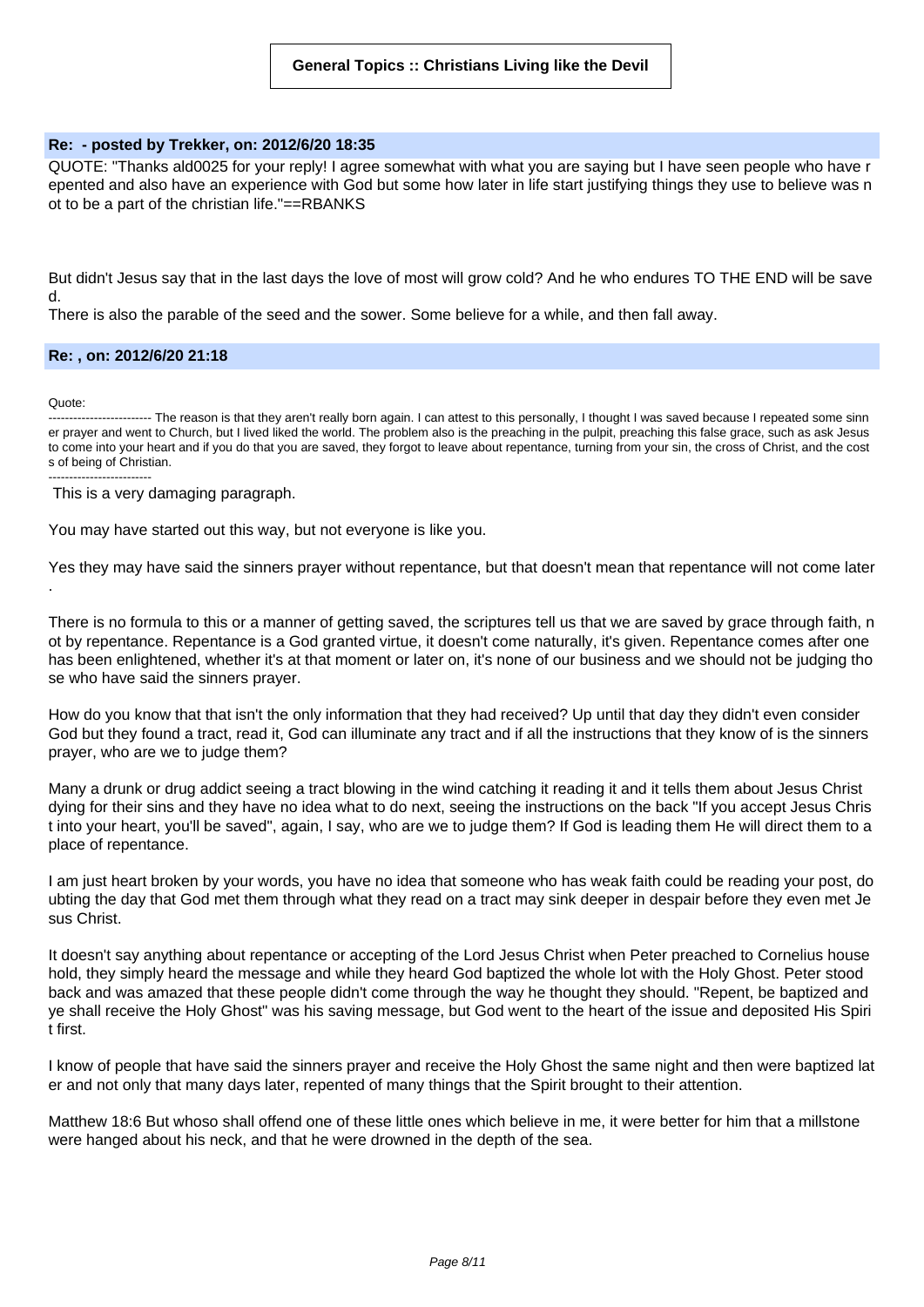## **Re: - posted by jdlashley (), on: 2012/6/20 21:38**

9 I wrote to you in a letter not to associate with sexually immoral people. 10 I did not mean the immoral people of this wo rld or the greedy and swindlers or idolaters; otherwise you would have to leave the world. 11 But now I am writing you n ot to associate with anyone who claims to be a believer who is sexually immoral or greedy, an idolater or verbally abusiv e, a drunkard or a swindler. Do not even eat with such a person. 12 For what business is it of mine to judge outsiders? D onÂ't you judge those who are inside? 13 But God judges outsiders. Put away the evil person from among yourselves. ( 1 Corinthians 5:9-12, HCSB)

## **Re: - posted by ald0025, on: 2012/6/20 22:39**

I am not judging anyone's salvation, but when one is truly born again it is a miracle thats how Leonard Ravenhill would d escribe it and Apostle Paul said that they become a new creature, meaning that there is a supernatural transformation in ones life. This video and article sums up what I was saying, not to cast doubt on anyone salvation experience. Sorry if my comments above depicted judging and doubt, I didn't mean it that way.

## http://www.youtube.com/watch?v=yZyzzSw0Log

http://www.tscpulpitseries.org/english/1990s/ts990802.html

# **Re: - posted by brothagary, on: 2012/6/20 23:04**

i believe one of the first things jesus preached was repent for the kindom of god is at hand

the first evangelical message from peter was repent

why was it that cornelious was not called to repent with his family it is simply becasue the bible says he was righeteous and already feared god ,,,he was repentent already

whay was the jailer asked to just believe ,,,,he was in a state of repentance ,,also ,the bible says ,then they spoke the wo rd of the lord to him

so he was not just exorted to believe in jesus ,but he also obviously heed the thing spoken to him ,,in the contex of what the word of the lord is ,,the word fro the lords mouth ,is REPENT AND BELIEVE THE GOSPLE

we cant dicect one or two verses out of the bible and create an evengistst message ,wile forgeting the rest of the contex , regarding what jesus said and what peter said ,and what paul said ,about the need for repentance to acoumpney savin g faith

i submit that is the main reason why so many fall from the faith , and others recieve suduising spirts and as paul said AN OTHER jesus

the full gosple is not preached in many cases

part of the good news is we have been granted to repent for sin ,,we dont have to live a life as a sinaddict any longer ,ha liuya

# **Re: - posted by ald0025, on: 2012/6/20 23:07**

Amen Brother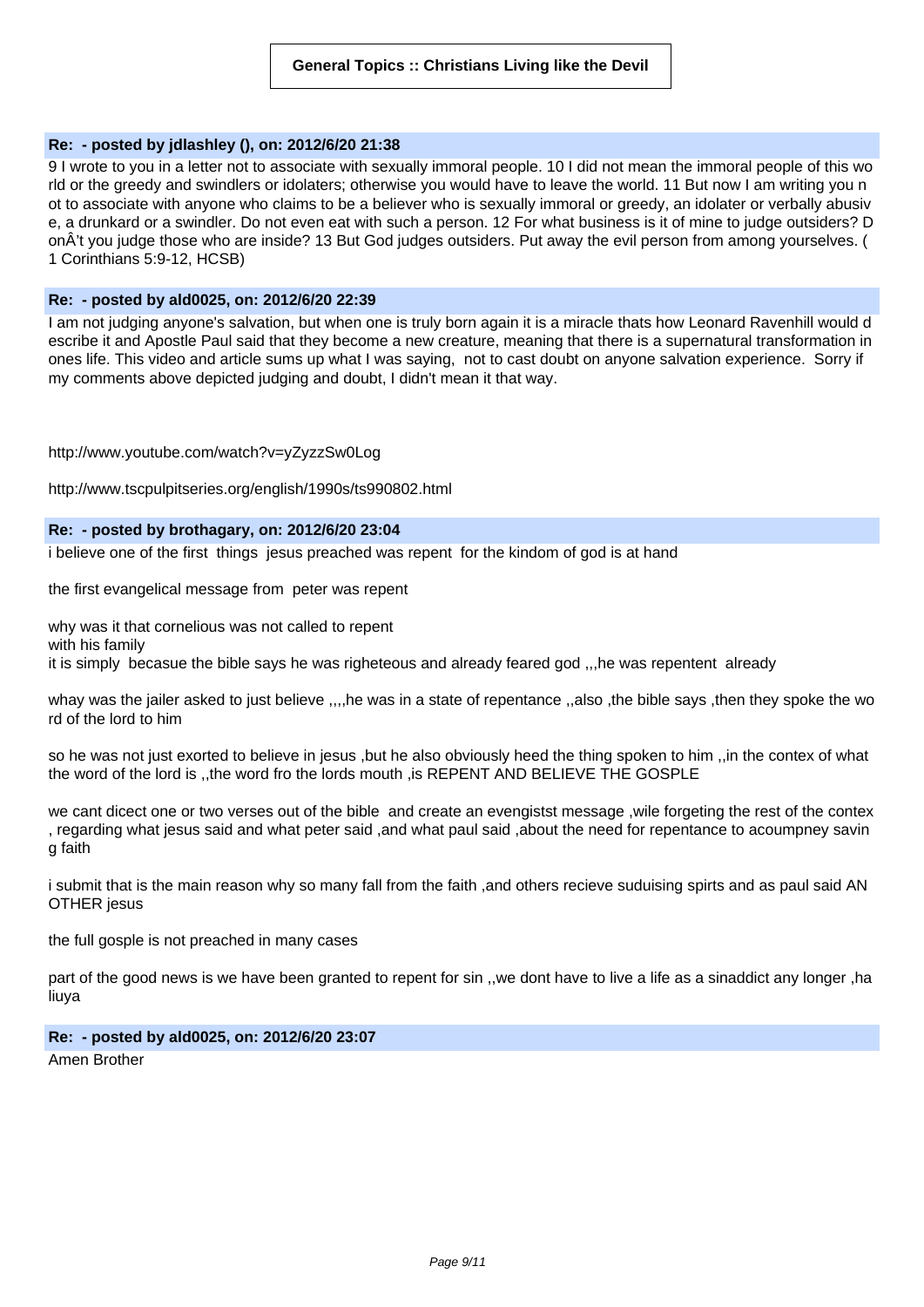## **Re: - posted by jdlashley (), on: 2012/6/20 23:19**

This video had a strong impact on me personally. I would like to share it here.

#### http://www.youtube.com/watch?v=kU8c1N-7Xk8

# **Re: - posted by Man0fG0d (), on: 2012/6/20 23:32**

Amen brother, absolutely correct. Thank God for His goodness that leads us to repentance, and for His long suffering no t willing that any should perish but that all should come to repentance. By grace are ye saved through faith. How do you get faith? The Bible says faith cometh by hearing, hearing by the Word of God. What was the Word that God gave Paul i n Acts 17? He said God at one time winked at this ignorance, but. Now commandeth all men everywhere to REPENT! W hen Paul preached the Word of God, the ones that believed left behind Athens and its idolatry and follow Paul in a new walk with Christ. Again Jesus said in Matthew 9 that He did not come to call the righteous but sinners to REPENTANCE.

## **Re: , on: 2012/6/21 10:26**

Repent means to "Turn Around", Stop walking in the direction you have been going and begin walking toward God.

Stiff necked is not having the ability to move the neck. The whole body has to turn at once. Stiff necks also means the in ability to "consider" a warning. If a person was able to stop turn the head to the side without turning around denotes that the person is willing to hear. A stiff necked person would have to stop, turn the whole body around and that in itself was a chore and people of that nature would not do such a thing because of pride.

We are making ourselves look foolish by judging someone who reads the "sinners prayer" when the heart has already b elieved before they've even uttered a word. The uttering of words is to acknowledge what has already taken place in the heart.

We have taken the word Repent to mean we have to get down on our hands and knees and cry and cry and cry. Those t imes do happen and I thank God that they have in my life.

But if we don't see tears we are not convinced that people have repented. Like Pharisees straining at a gnat while havin g no trouble swallowing a camel.

Works of repentance is the follow up of what takes place after one has received Christ. What is the follow up?

Change! People have changed. Their testimony is, "I was drunk but Jesus found me and took the desire for that stuff all away.", "I went to prison, there I found Jesus and I knew that I was a sinner. Heck, I always knew I was a sinner, but this time It was different, I felt different. Before saying I was a sinner gave me a sense of badness and I didn't mind that, but now, I know that I have sinned before God and I wanted to be right before Him. I turned my life over to Him (which is the same as turning around in repentance walking toward God). Instead of condemning me, He picked me up and set my fe et upon a rock to stay. He put a song in my soul today a song of praise Hallelujah."

As for Cornelius, he was already walking toward God, he would have repented long ago. He wasn't a Jew but he was do ing all he knew to being right with God probably being instructed by the local Rabbi (only God knoweth). He had faith an d his field was ripe for God to go in there and share the gospel to his household.

## **Re: - posted by murrcolr (), on: 2012/6/21 15:51**

What is the cause of Christians Living like the Devil?

It is the veil of our fleshly fallen nature living on un-crucified.

ItÂ's not hard to find we just have to look into our own heart and we will see it there a enemy to the Christians life which blocks our spiritual progress, the enemy is called  $\hat{A}$ "the flesh $\hat{A}$ " let $\hat{A}$ 's not think we are better than others when we all suff er from same disease. LetÂ's us yield to the still small voice that urges you to the living God, let us yield to the Spirit so t he light can shine into the deepest parts of our beings to expose self-righteousness, self-confidence, self-sufficiency, self -admiration, self-love at the very core of our beings.